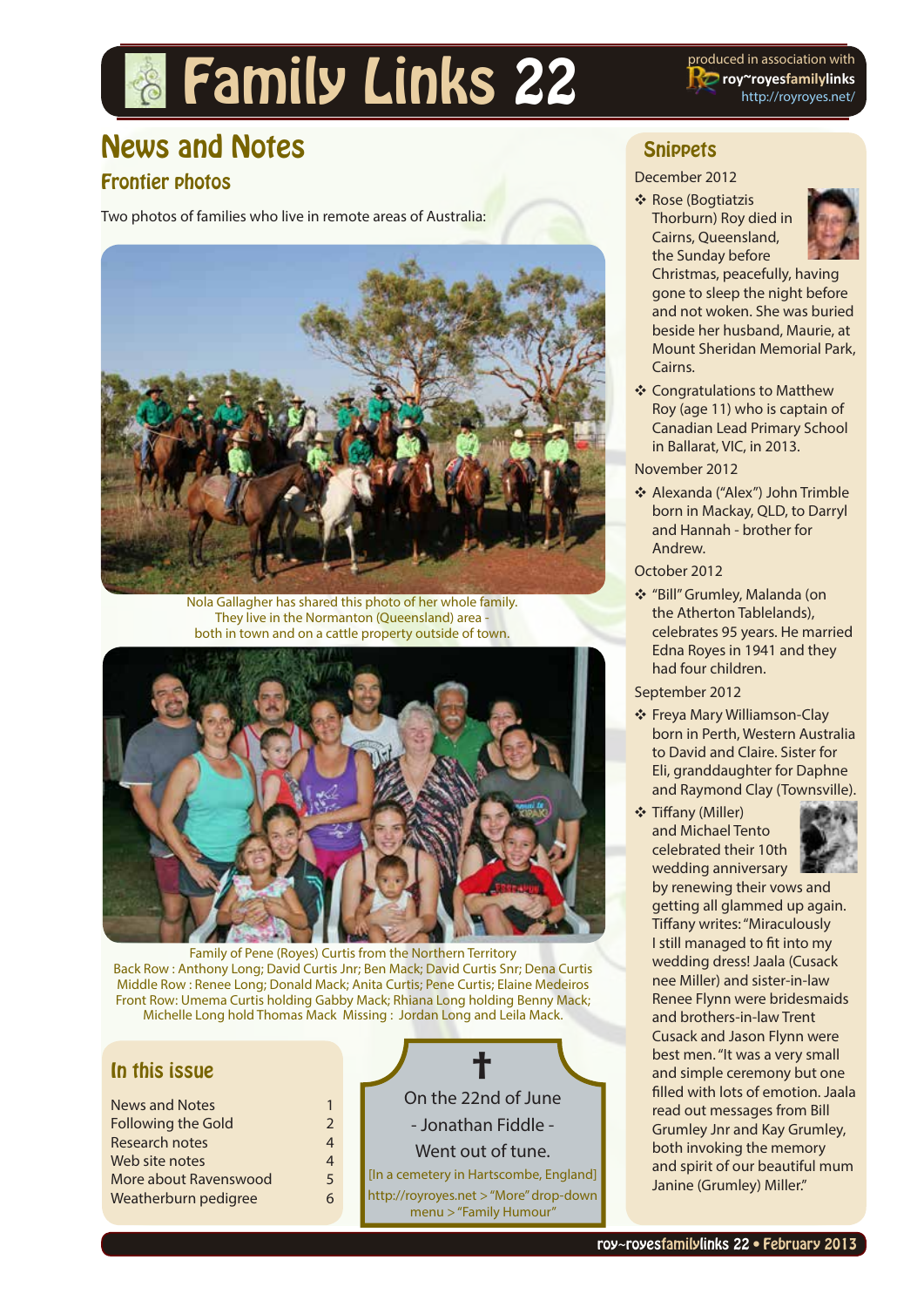# <span id="page-1-0"></span>Following the Gold

#### by RON ROYES

The Royes family and their descendants in the 19th century were transients, not unlike many others including the Irish and Chinese immigrants attracted to the goldfields.

When gold was found at Ravenswood around 1868, it proved a magnet to the Royes families.

In fact, twenty-one children of the Royes families were born in Ravenswood.

Ravenswood, a small country town south-west of Townsville in North Queensland, was named after a town in Scotland, popularised by the novelist Sir Walter Scott in his book *The Bride of Lammermoor*.

George Hougham Royes, a son<br> **G** of Edward Hougham and Mary Royes, married Jane Ley Olive in 1873. The first of twelve children was born in Rockhampton:

◆ 1875 George Hougham.

Next year, the family moved to Ravenswood. A further eleven children were born in Ravenswood over a period of 20 years:

- ◆ 1877 Charles Hougham
- Y 1879 Annie Marie Hougham
- Y 1881 Sydney Hougham
- Y 1883 Frederick Hougham
- Y 1885 Ralph Hougham



Ravenswood abourt 1890

Y 1887 Eleanor Maud\*

- Y 1890 Ralph Hougham
- Y 1891 Arthur Hougham [*in the group of miners below*]
- Y 1893 Jane Elliott\* [*in the class photo on the next page*]
- Y 1895 John Hougham
- ◆ 1897 Bathurst Hougham.

Interestingly, ten of their twelve children, including one female, carried the christian name of Hougham.

[\* Eleanor Maud and Jane Elliott are often listed as having "Hougham" as their third name, no doubt because of this name being in all the other siblings, but there is no evidence for this in official records.]

The impact of the Royes family in Ravenswood was further enhanced by the births of two children of Frederick Hougham Royes, son of George Hougham Royes.

- Y 1912 George Frederick,
- Y 1913 Claude Evan.

George was originally a carter, but by 1895 he is listed as a miner on his son Ralph's school record and

in electoral rolls from 1903 to at least 1925.

\*harles Mordaunt Royes, a younger brother of George Hougham, also moved to Ravenswood in 1878, accompanied by his wife Mary and two children born in Rockhampton:

Y 1876 Jean Stewart

❖ 1878 Edward Mordaunt

Unlike his brother, Charles Mordaunt did not become a miner, rather he opted for a carrying business with bullocks and horses.

Their family extended by another seven children over a period of 15 years in Ravenswood.

- ❖ 1879 Thomas Mordaunt
- Y 1881 Eleanor Etta
- Y 1883 Herbert Charles (*he and sister Eleanor were both born on 10 April*)
- Y 1885 Isobel May
- ◆ 1887 Willie who died at birth
- Y 1888 Robert Luther
- Y 1890 Mary Agnes

In 1883, a 30 km. (18 miles) railway branch line was opened from Cunningham (Mingela) to Ravenswood. In subsequent years mining decined, and the railway line was closed in 1930.

Most of the Royes children attended the Ravenswood State School, which is still operative in 2012, with twenty children enrolled.

It was common then for families to maintain goat herds. The Royes families were no exception. The usual size of a herd was around twenty per family. It was sufficient to provide both milk and meat. The boys in the family would have two or four wheeled goat wagons (carts), pulled by as many as seven



Miners at the Ravenswood Duke of Edinbugh gold mine in 1926. Arthur Hougham Royes (1891-1963) is in the front row, second from right.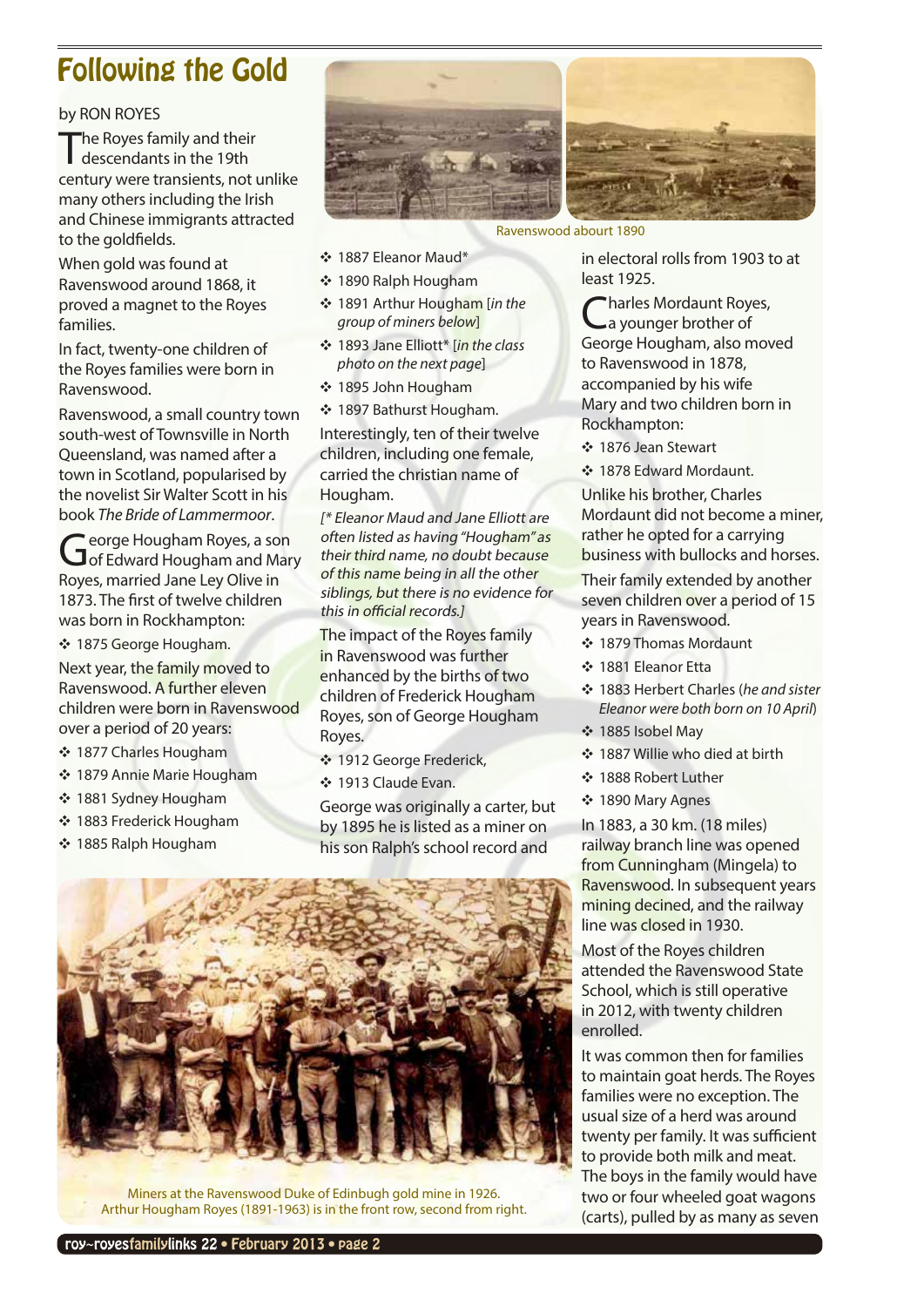billy (male) goats. They kept the family supplied with firewood. The leaders knew their job, and kept the road without being led while the shafter (the goat harnessed with a pole) knew his job was to steady the load when going down hill.

Racial problems developed during the peak of the mining in Ravenswood between the hard drinking Irish and the Chinese miners. The Chinese were referred to as Yellow Agony, the Celestials and Yellow Peril.

As the goldfields dried up, many of George Hougham's families left Ravenswood. Some spent their later life in Home Hill, Townsville, Rockhampton and Yeppoon. His wife Jane died (1927) in Ravenswood, as did three of their children (1889-1907), and her brother Thomas Olive (1882). Willie Royes, son of Charles and Mary, was still-born (1887). All are buried in Ravenswood cemetery.

(See Supplement 1 for more detail.)

By 1892, a continual decline<br>Bin the Ravenswood area prompted Charles and Mary Royes, and their family, to locate to Georgetown in the Etheridge region where reports indicated gold had been found.

The long distance travel was looked upon as normal before



the advent of motor transport. A hundred miles in a day was considered the yardstick distance. Horses were bred for utility, not show, according to the Royes families.

Charles and Mary had a further three children in Georgetown:

- ◆ 1892 Jessie Phoebe
- ❖ 1894 John George
- ❖ 1897 Druce Grantley

They then moved to Mareeba and their last child was born there:

❖ 1900 Winifred Constance Their descendants are found mainly in Mareeba, Cairns,

Charters Towers, Normanton, and NW Queensland.

egacies of the mining days remain in 21st century Ravenswood. There are mullock heaps (disused soils from mine shafts), tall chimneys and discarded mine machinery, all reminders of by-gone days. Racial intolerance is absent, a far cry from the peak of the mining days. So hostile were the gold miners towards Chinese, all Chinese tablets at the Ravenswood cemetery have disappeard.

And there is no evidence of the transient Royes families, except in

> the Courthouse Museum, where the names and sometimes faces of them and the occupation of their fathers, make fascinating reading.  $\mathbf{R}$

> *Supplement 1 has some data about the Ravenswood and the Royes*



A class at the Ravenswood School about 1905. Jane Elliott Royes (1893-1932) is indicated.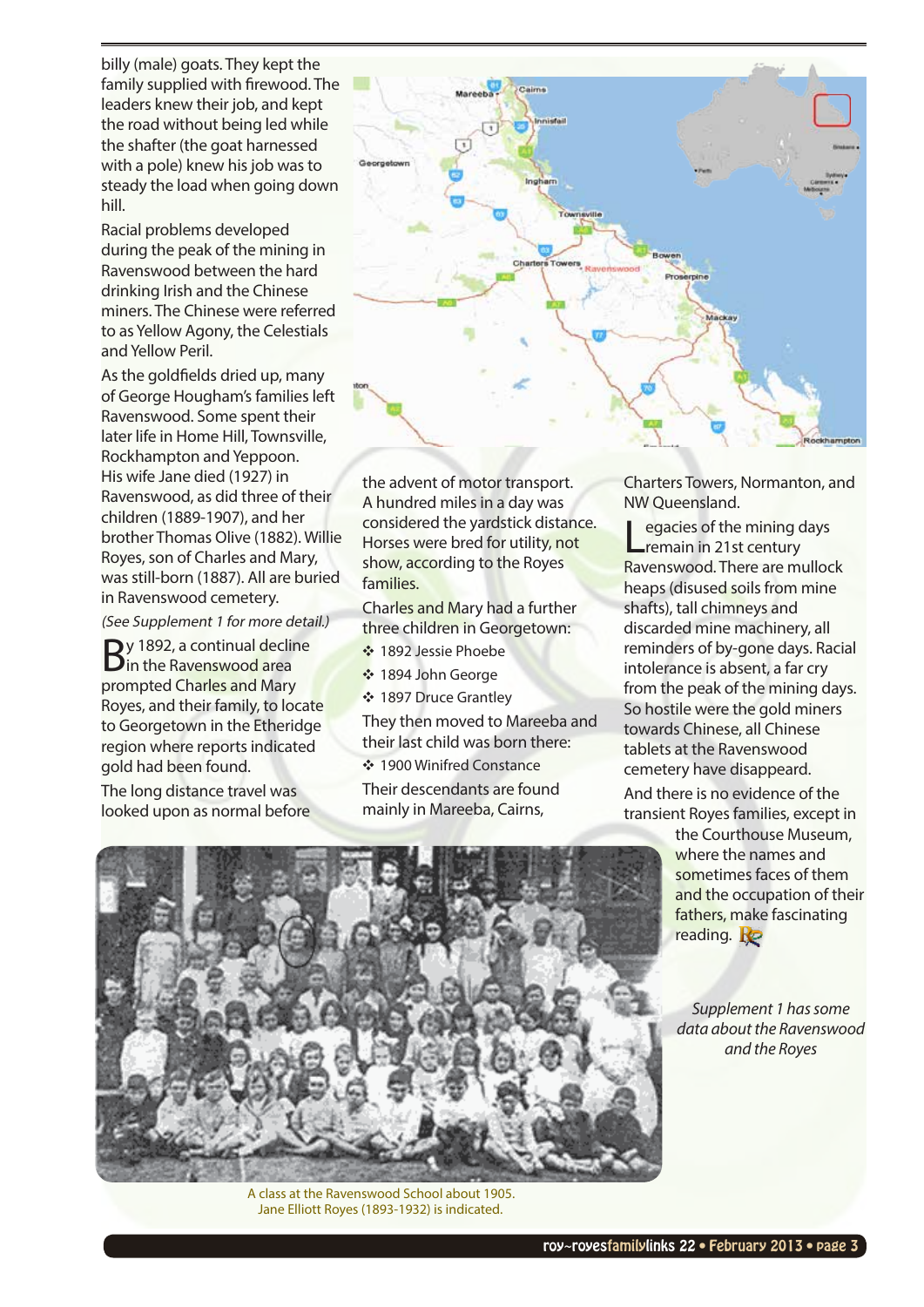# <span id="page-3-0"></span>Research notes

## **Transcription**

C amuel Tyssen (or Tyson) Royes remains  $\mathbf{\mathcal{S}}$ a mystery. We know when he was born in London and details of his trial in Sydney for embezzling 11 shillings and 1 pence from his employer - though it does look like a comedy of errors since his employer originally claimed he had embezzled £8.15.0. He received a three months gaol sentence - and that is the end of his story as we know it.

However, the point in repeating this story is to let you know that the trial documents have been transcribed and you can read them on the web site. Go to Samuel's page and select the link.

# Eleanor Maud Royes Foley

Ron Royes' article on page 2 prompted me (as do your emails!) to do some further checking, in this case on the Ravenswood families. A surprise was that records revealed that two of George Hougham Royes' three daughters do not include "Hougham" in their first names - at least not in any official records.

In the case of Eleanor Maud, we know she married James Henry Foley (in Ravenswood?) in 1913 and that by 1919 they were in Townsville. He disappears from the 1936 and subsequent electoral rolls so we can assume that he died before 1936.

We then have an Eleanor Maud Foley on electoral rolls up to 1963 in Monto (possibly with her son) and then Brisbane. If you can help clarify any of that please get in touch.

### Importance of spelling

A number of NZ records (birth and<br>death registrations, electoral rolls) have come on line. While I have not managed to work through all our NZ records a number have been updated.

One find was in respect of the oldest person in our data, Adelaide Elizabeth McArthur. We knew she had married a Kiwi by the name of Humphries (or so we thought). Fortunately,<ancestry.com> searches for "sounds like" and I discovered that the name was Humphreys.

NZ (and most official Registry) records require correct spelling so now a search for Humphreys showed that not only had she married a Kiwi - they had lived

there after their Australian marriage (1915 in Armidale, NSW). Adelaide Elizabeth Humphreys was still on the NZ electoral roll in 1981. Her year of death is 1982 according to family reports - aged 102.

## Royes-Curtis

Pene (Royes) Curtis has updated her family information and provided a photo of the whole family (except for two members). The photo is on page 1. They are descendants of Colin and Clara (Nowland)Royes who spent most of their time in Brisbane, Qld and Darwin, NT. Colin is the youngest child of Percy Hougham Royes, who is the second child of Edward Hougham Royes jr. - a family with its roots in Rockhampton. Pene's family are found in Darwin, Tennant Creek and Alice Springs in the Northern Territory.

## Russell-McFerran

The Russell-McFerran branch has been updated. Esther Russell McFerran is a sister of Jane, Maurie Roy's grandmother. Search for Hugh McFerran b.1865.

# Web site notes

# On line 50 years on

Ah, the weavings of the web and the<br>
Madvantages of having the family tree on line.

In October I had an inquiry from Moira C. (English) who had discovered, she suggested, a former 1963-65 Paris flatmate Toni (Australian) in our family tree. (She could see only the initials since she was looking at living people.)

Moira worked for NATO and Toni for the Australian Embassy. A few emails around the globe confirmed that "our Toni" was "her Toni" and the two flatmates are now back in communication after 50 years, and from opposite sides of the globe.

### New registered users

Registrations since mid-September last year:

- Y Geraldine (Russell) Andrews
- ❖ Stephen Thomas Russell (Northern Ireland)
- ❖ Sharon Symons (Aust)
- Y James Karney (USA)
- Y Moira Creek (UK)
- ❖ Paul Cowan (Aust)
- ❖ Carol Irwin (NZ)



Family Links is produced by Roy~Royes Family Links

#### ([http://royroyes.net/\)](http://royroyes.net/index.php).

This family tree has its roots in the marriage of **[Maurie Roy and](http://royroyes.net/genealogy/familygroup.php?familyID=F3&tree=rr_tree)  [May Royes](http://royroyes.net/genealogy/familygroup.php?familyID=F3&tree=rr_tree)** in Cairns, Queensland, in 1940. It has grown to almost 6000 people. Apart from Royes and Roy, the most common surnames in our data are Hougham/ Huffam, Hogan, Weatherburn, Girvan, Bailey, Robinson and Smith. On the web site are help pages: "Using this site" (there is a link in the footer of every page). These pages also explain our privacy policy and the scope of our research.



There are two Facebook groups associated with our

family tree - [Roy-Hogan-](http://www.facebook.com/group.php?gid=307420077911)[Russell](http://www.facebook.com/group.php?gid=307420077911) and [Royes-](http://www.facebook.com/group.php?gid=308976683590)[Hougham.](http://www.facebook.com/group.php?gid=308976683590) These are designed to be community forums - so join in!



While we have 350+ Houghams/ Huffams by name,

you should be aware that the largest Hougham/ Huffam data base on the web (almost 28,000 people) is by Robin Young at [http://hougham-](http://hougham-huffam.org/)

[huffam.org/.](http://hougham-huffam.org/) Robin provided much of the information we have on the Houghams.

#### **Editor**:

Bruce Roy, 45 King St, , Wollstonecraft NSW 2065, Australia

Email: [rrfl@royroyes.net](mailto:rrfl@royroyes.net)

This newsletter is available on the web at [http://royroyes.net/](http://royroyes.net/newsletters.php) [newsletters.php](http://royroyes.net/newsletters.php)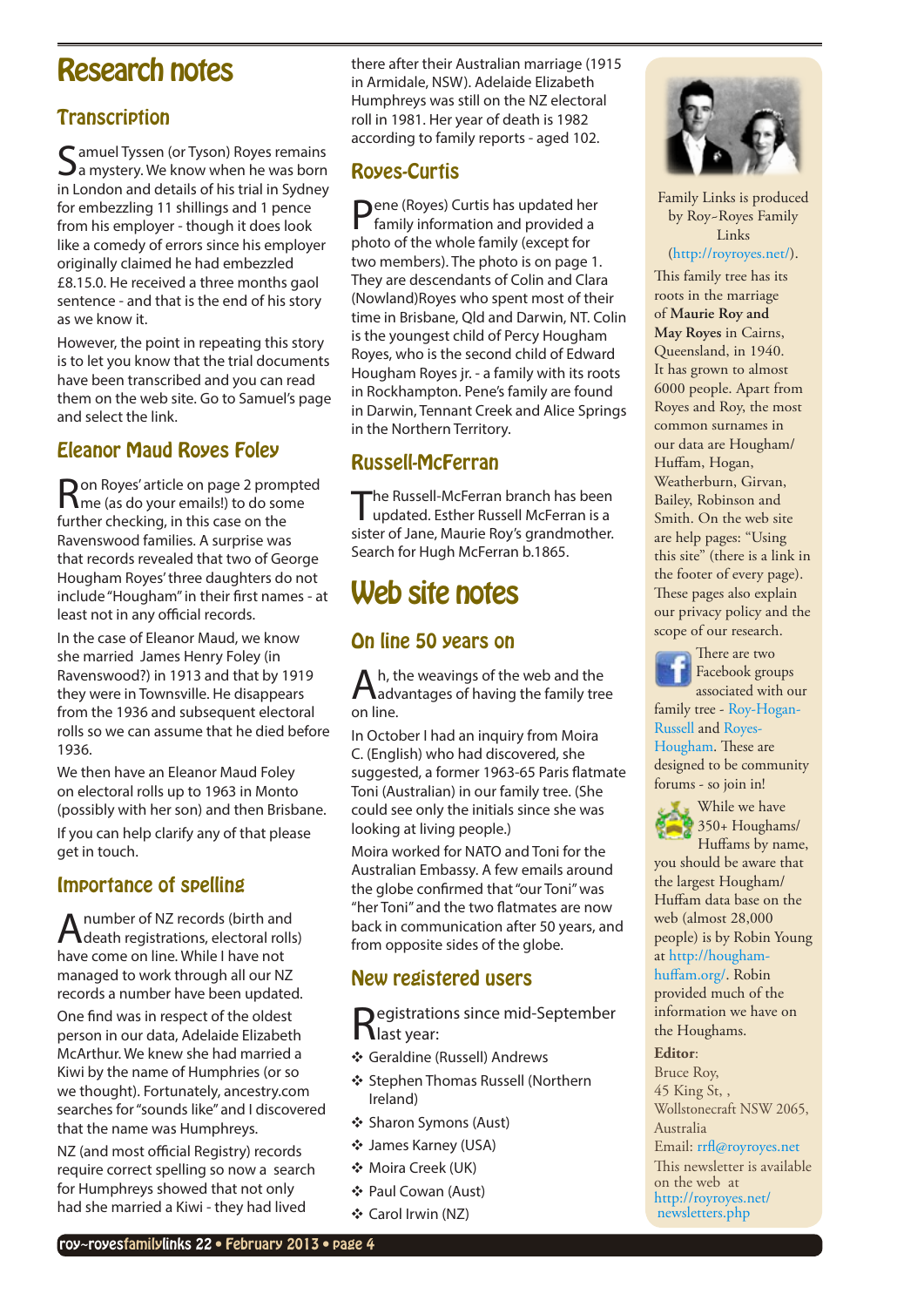#### <span id="page-4-0"></span>Supplement 1:

# More about Ravenswood

## Some Facts about Ravenswood:

| Road distance from Townsville (km) | 129           | Hotels at peak               | 48             |
|------------------------------------|---------------|------------------------------|----------------|
| Gold discovered                    | 1868          | <b>Hotels today</b>          | $\overline{2}$ |
| Silver discovered                  | 1880          | Railway closed               | 1930           |
| Peak population (early 1900s)      | 5,000         | Operational gold mines today | $\overline{2}$ |
| Population today                   | less than 500 |                              |                |

## Royes deaths/burials in Ravenswood

All are related to Jane Olive Royes - relationship indicated in brackets

- ◆ Nov 1882, Thomas Olive, b. 1853, Bendigo, VIC age 29 (brother)
- Y 9 Oct 1887, Willie Royes, b. 8 Oct 1887, Ravenswood died at birth (nephew)
- Y 26 May 1889, Ralph Hougham Royes, b. 16 Jul 1885, Ravenswood age 3 (son)
- \* 13 Oct 1904, Annie Maria Hougham Royes b. 15 Apr 1879, Ravenswood age 25 (daughter)
- Y 23 Nov 1907, Ralph Hougham Royes, b. 11 Dec 1889, Ravenswood age 17 (son)
- \* 10 Jun 1927, Jane Ley (Olive) Royes, b. 10 Apr 1859, Raglan, VIC aged 65

### Royes emigrations from Ravenswood

| <b>Charles Mordaunt Royes family</b>                                            | 1892   | Georgetown, <1900 Mareeba      |  |  |  |
|---------------------------------------------------------------------------------|--------|--------------------------------|--|--|--|
| daughter Eleanor (married James Henry Foley 1913)                               | < 1919 | <b>Townsville</b>              |  |  |  |
| George Hougham Royes sr                                                         | 1920s  | Home Hill                      |  |  |  |
| son Sydney                                                                      | < 1903 | Townsville                     |  |  |  |
| son Charles                                                                     | $1913$ | Ayr, then Cloncurry, Mackinlay |  |  |  |
| son George jr                                                                   | $1915$ | Rockhampton, Yeppoon           |  |  |  |
| [There is no actual evidence that George jr was with the family in Ravenswood.] |        |                                |  |  |  |
| son Bathurst                                                                    | $1919$ | <b>Brisbane</b>                |  |  |  |
| son Arthur                                                                      | < 1919 | Home Hill-Ravenswood-HomeHill  |  |  |  |
| son John                                                                        | d1921  | <b>Home Hill</b>               |  |  |  |
| daughter Jane (married Leslie Harvey in Home Hill)                              | 1920s  | Home Hill, <1930 Rockhampton   |  |  |  |
| son Frederick                                                                   | < 1925 | <b>Home Hill</b>               |  |  |  |



Ron Royes' first ever visit to Ravenswood in 1969 was to record a television story for the B.B.C. about two Irish spinster sisters Kathleen and Maureen Delaney, then in their 70. Their brogue was, says Ron, as thick as the River Liffey.

They were licensees of the Imperial Hotel (*photo at left*) and were descendants of an Irish miner who had ventured to Ravenswood seeking his fortune. They indicated that Charters Towers and Ravenswood were known as the 4G's: Gold, Goats, Girls and Glassbottles.



roy~royesfamilylinks 22 • February 2013 • supplement 1